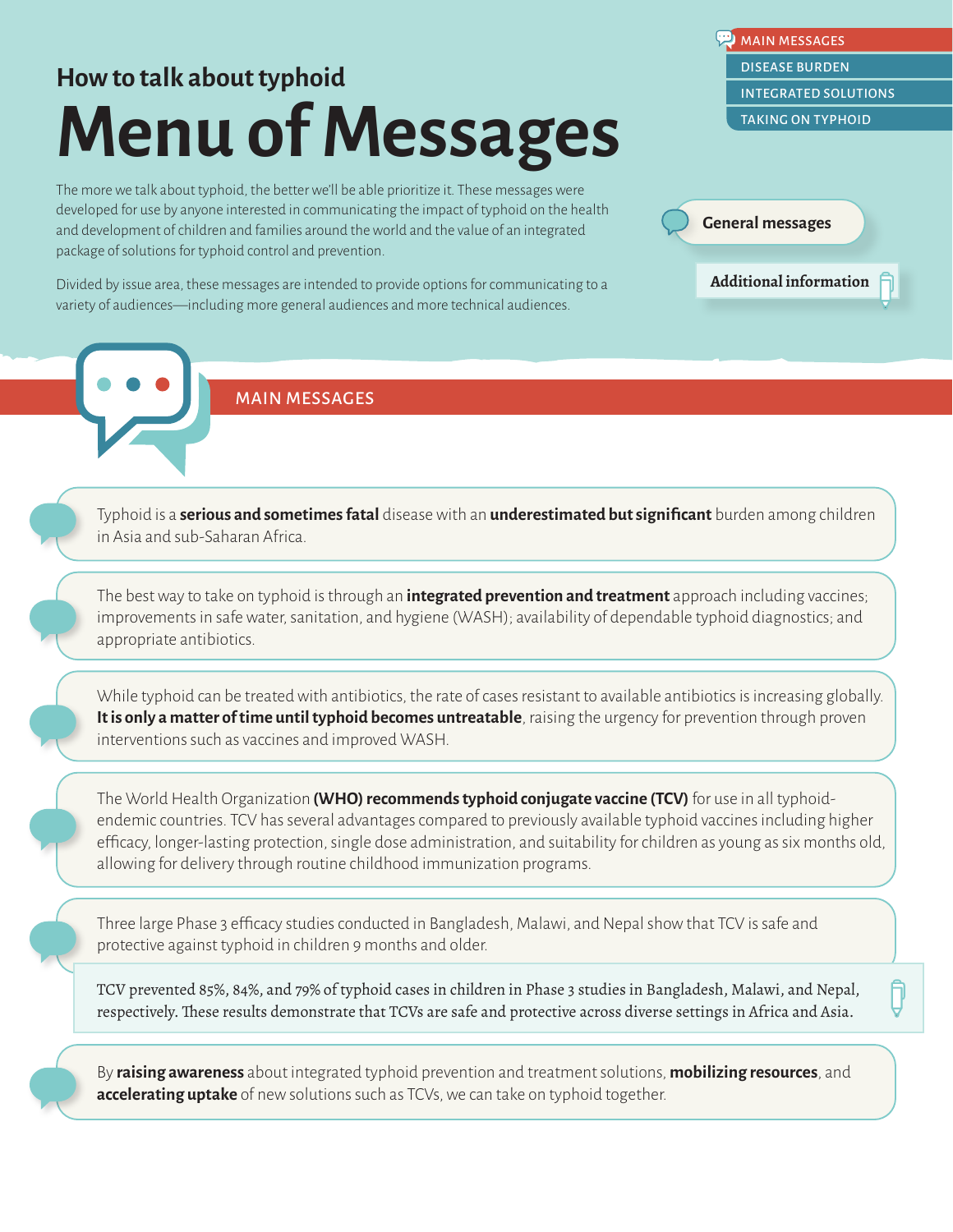<span id="page-1-0"></span>

[MAIN MESSAGES](#page-0-0) [INTEGRATED SOLUTIONS](#page-5-0) [TAKING ON TYPHOID](#page-10-0) Additional information General messages DISEASE BURDEN

#### DISEASE BURDEN

|  |  | $ -$ | the contract of the contract of the contract of the contract of the contract of |  | uraen<br>` Tynhoio.<br>7ŧ |  |
|--|--|------|---------------------------------------------------------------------------------|--|---------------------------|--|
|--|--|------|---------------------------------------------------------------------------------|--|---------------------------|--|

Typhoid is a serious and sometimes fatal disease that causes fever, fatigue, headache, abdominal pain, and diarrhea or constipation. It places a significant and underestimated burden on children in Asia and sub-Saharan Africa, with poor communities often being most susceptible.

Although typhoid has largely been eliminated in industrialized countries, it continues to be a **substantial public health issue in many low- and middle-income countries**.

An estimated 75 percent of typhoid deaths occur in Asia, though recent data from Africa suggests the typhoid burden may be greater than previously thought.

Typhoid can be transmitted in either epidemic or endemic fashion.

Recent estimates suggest that there are more than **9 million cases** and more than **110,000 deaths** due to typhoid worldwide each year. However, the burden is likely underestimated due to difficulties in surveillance and diagnostic challenges.

Typhoid symptoms, such as fever and fatigue, are common to many illnesses and are often mistaken for other diseases such as malaria, pneumonia, dengue, or influenza.

Blood cultures are the current gold standard tests for typhoid diagnosis. These tests are expensive and require equipment that is not routinely available in many low- and middle-income settings with a high burden of typhoid.

The above estimates come from the 2019 Global Burden of Disease study, which uses models to estimate global disease burden numbers. Varying burden estimates from different sources, using different modeling methods, range from 9 to 21 million cases and 110,000 to 223,000 deaths per year.

**Typhoid is caused by bacteria** called *Salmonella enterica* serovar Typhi.

Typhoid is an enteric fever and cannot be clinically distinguished from other enteric fevers caused by *Salmonella enterica* serovar Paratyphi. Together, the S. Typhi and S. Paratyphi are the "typhoidal *Salmonella*."

Non-typhoidal *Salmonella* serovars can cause a serious bloodborne disease (known as invasive nontyphoidal *Salmonella* [iNTS]) and diarrheal disease. It may be difficult to clinically distinguish iNTS from the enteric fevers.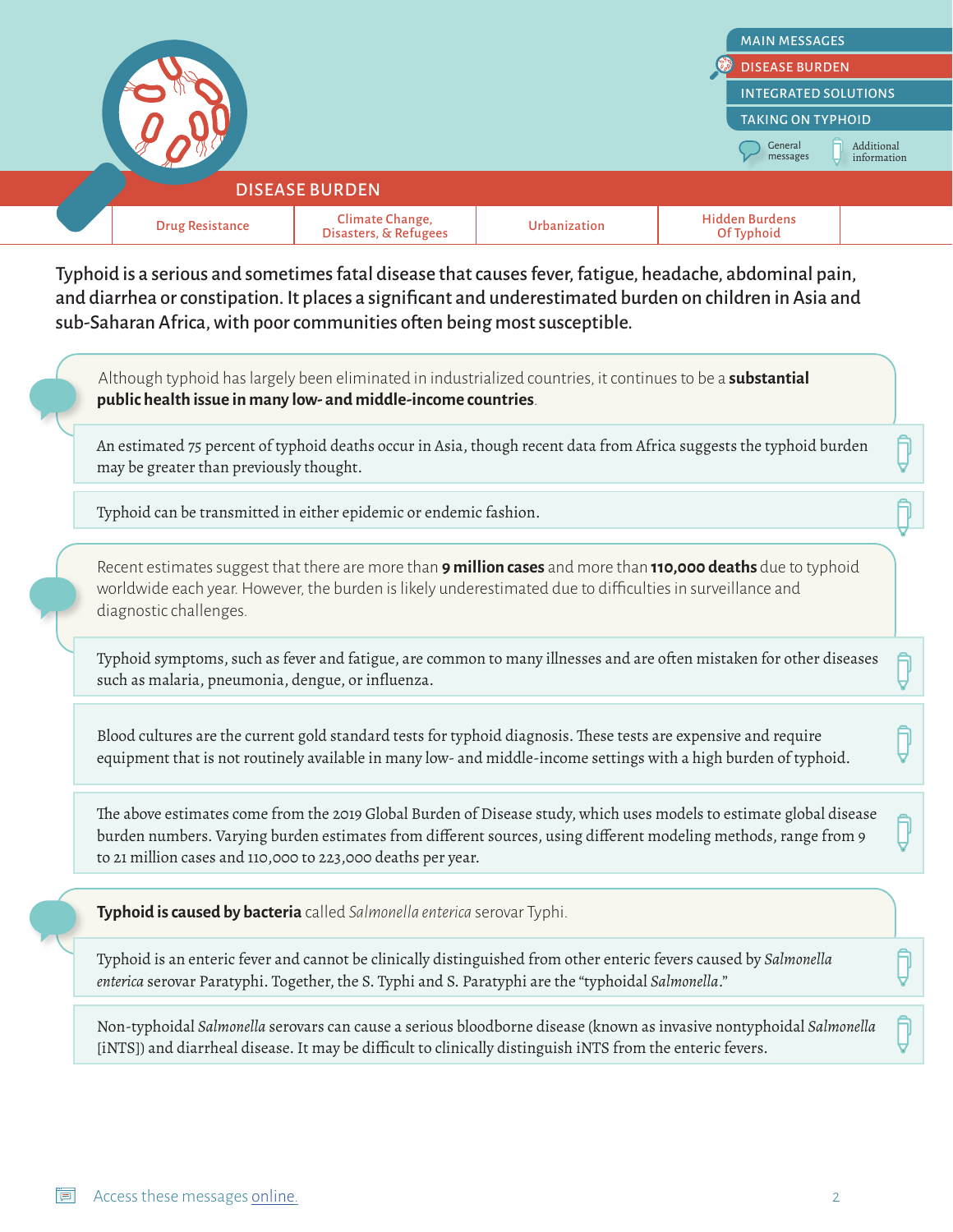|                                                                                                                                                                                                                                                                            |                                                                                                                                                                                                                                                                                                                                                |              | <b>MAIN MESSAGES</b>                                                                                                   |  |  |  |
|----------------------------------------------------------------------------------------------------------------------------------------------------------------------------------------------------------------------------------------------------------------------------|------------------------------------------------------------------------------------------------------------------------------------------------------------------------------------------------------------------------------------------------------------------------------------------------------------------------------------------------|--------------|------------------------------------------------------------------------------------------------------------------------|--|--|--|
|                                                                                                                                                                                                                                                                            | <b>DISEASE BURDEN</b><br><b>INTEGRATED SOLUTIONS</b>                                                                                                                                                                                                                                                                                           |              |                                                                                                                        |  |  |  |
|                                                                                                                                                                                                                                                                            |                                                                                                                                                                                                                                                                                                                                                |              |                                                                                                                        |  |  |  |
|                                                                                                                                                                                                                                                                            |                                                                                                                                                                                                                                                                                                                                                |              | <b>TAKING ON TYPHOID</b><br>General<br>Additional                                                                      |  |  |  |
|                                                                                                                                                                                                                                                                            |                                                                                                                                                                                                                                                                                                                                                |              | messages<br>information                                                                                                |  |  |  |
| <b>DISEASE BURDEN</b>                                                                                                                                                                                                                                                      |                                                                                                                                                                                                                                                                                                                                                |              |                                                                                                                        |  |  |  |
| <b>Drug Resistance</b>                                                                                                                                                                                                                                                     | Climate Change,<br>Disasters, & Refugees                                                                                                                                                                                                                                                                                                       | Urbanization | <b>Hidden Burdens</b><br>Of Typhoid                                                                                    |  |  |  |
|                                                                                                                                                                                                                                                                            | Children and adolescents younger than 15 years of age are disproportionately impacted by typhoid.                                                                                                                                                                                                                                              |              |                                                                                                                        |  |  |  |
| Current trends of drug resistance, climate change, and urbanization heighten the risk for typhoid outbreaks<br>worldwide. Because of increased travel and transient populations, even countries that currently have little or no<br>typhoid burden may become susceptible. |                                                                                                                                                                                                                                                                                                                                                |              |                                                                                                                        |  |  |  |
| Typhoid is spread by the fecal-oral route through contaminated food and water, usually due to unsafe water,<br>inadequate sanitation, and poor hygiene habits. This puts low-resource communities in low-income countries at the<br>highest risk for typhoid.              |                                                                                                                                                                                                                                                                                                                                                |              |                                                                                                                        |  |  |  |
|                                                                                                                                                                                                                                                                            |                                                                                                                                                                                                                                                                                                                                                |              |                                                                                                                        |  |  |  |
|                                                                                                                                                                                                                                                                            | If left untreated, typhoid can cause a variety of severe short- and long-term complications.                                                                                                                                                                                                                                                   |              |                                                                                                                        |  |  |  |
|                                                                                                                                                                                                                                                                            |                                                                                                                                                                                                                                                                                                                                                |              |                                                                                                                        |  |  |  |
|                                                                                                                                                                                                                                                                            | While typhoid can be treated with antibiotics, the rate of cases resistant to available antibiotics is increasing<br>globally. Resistance to even the newer antibiotics is becoming more prevalent posing a serious risk to health,<br>particularly in low- and middle-income countries where accurate diagnosis and treatment are difficult.  |              |                                                                                                                        |  |  |  |
|                                                                                                                                                                                                                                                                            | ampicillin, and co-trimoxazole-has since spread globally.                                                                                                                                                                                                                                                                                      |              | Since first appearing in the 1970s, multidrug-resistant typhoid—specifically defined as resistance to chloramphenicol, |  |  |  |
| <b>Drug Resistance</b>                                                                                                                                                                                                                                                     | During the past 30 years, a multidrug-resistant typhoid strain called H58 has emerged and spread in many parts of<br>Asia and sub-Saharan Africa, displacing other typhoid strains and significantly changing typhoid epidemiology. In<br>addition to multidrug resistance, this strain has also shown reduced fluoroquinolone susceptibility. |              |                                                                                                                        |  |  |  |

Extensively drug-resistant (XDR) typhoid emerged in Pakistan in 2016. These strains are resistant to five classes of antibiotics, leaving only one effective oral antibiotic for treatment. Most typhoid cases in Sindh Province are now XDR.

Multidrug-resistant typhoid strains force the use of **more expensive, less available, and harder-to-use antibiotics** such as third-generation cephalosporins, placing great pressure on public health systems in low-income countries. When these cephalosporins and fluoroquinolones are no longer effective, multidrug-resistant typhoid will be untreatable.

**It is only a matter of time until typhoid becomes untreatable**, raising the urgency for prevention through proven interventions such as vaccines and improved WASH.

A recent modeling study predicts that TCV introduction could drastically reduce the number of drug-resistant typhoid cases and deaths over the next 10 years in Gavi-eligible countries.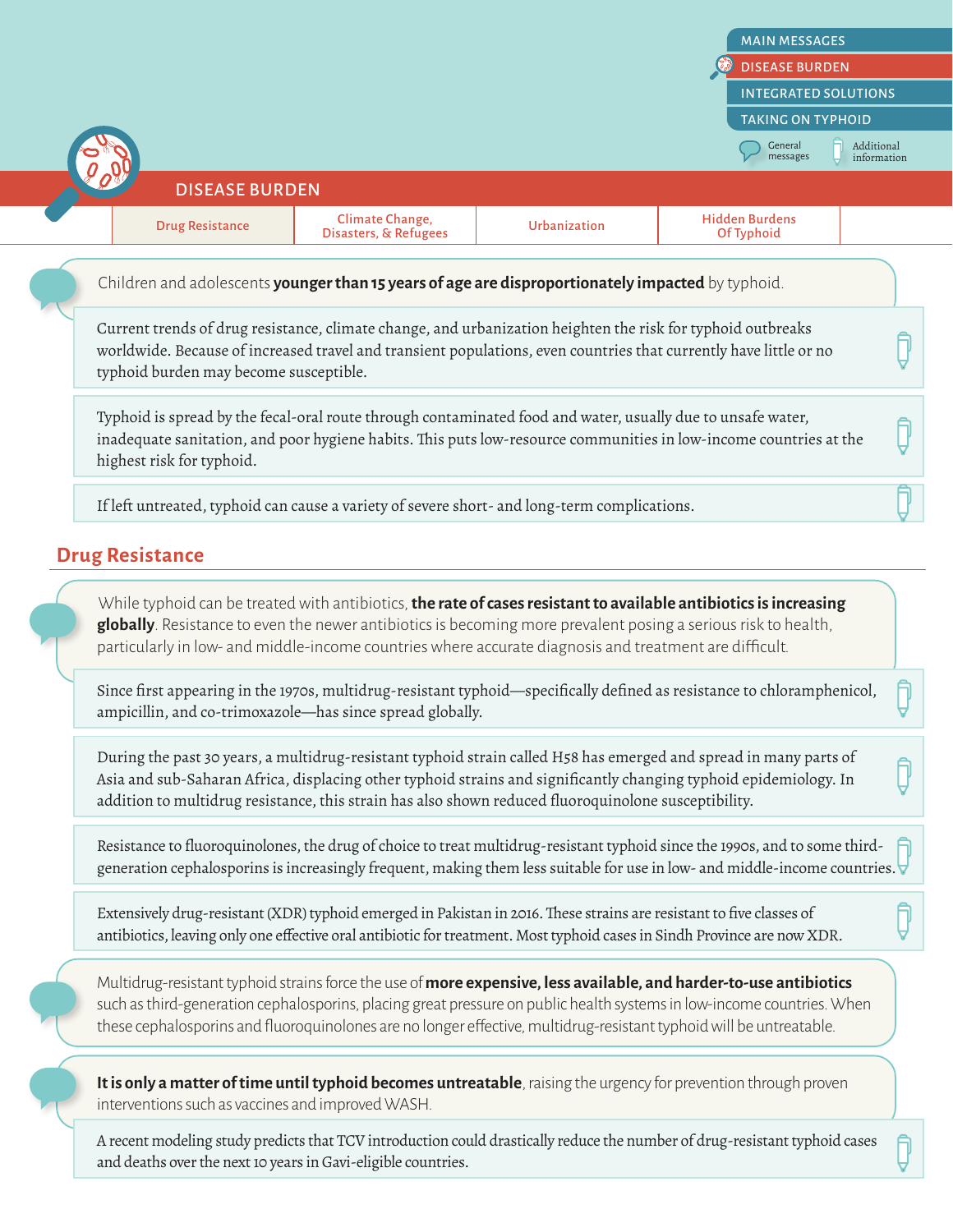

#### **Climate Change, Disasters, & Refugees**

**Climate change poses an increased risk for typhoid** due to higher likelihood for natural disasters to occur and the additional stress placed on WASH services.

Natural disasters, such as droughts and floods, can increase the risk of typhoid outbreaks. During droughts, people are forced to search for any water they can find, and **shallow water sources are more likely to be contaminated with typhoid or other bacteria**. Flooding can overwhelm inadequate sewage systems or sanitation facilities, allowing human waste to contaminate water sources.

Emergency situations such as natural disasters or wars that result in many people living in refugee camps or shelters put people at high risk for contracting typhoid due to the close living quarters. **Camps and shelters often lack access to improved sanitation facilities** or connections to treated water systems, increasing the risks for the spread of typhoid.

#### **Urbanization**

The global trend of rapid urbanization, which is leading to overcrowded populations in cities across Asia and sub-Saharan Africa that often have **outdated, inadequate, or unsafe water and sanitation systems**, is increasing the risk of typhoid in these communities.

More than half of the world's population now lives in urban areas, which is projected to increase to nearly 70 percent by 2050. Almost half of urban residents in sub-Saharan Africa and Asia suffer from at least one disease caused by a lack of clean water and sanitation.

The disproportionate impact of typhoid on children and populations in resource-poor areas is likely to grow with increasing urbanization, which can **exacerbate disparities in access to safe water and sanitation**.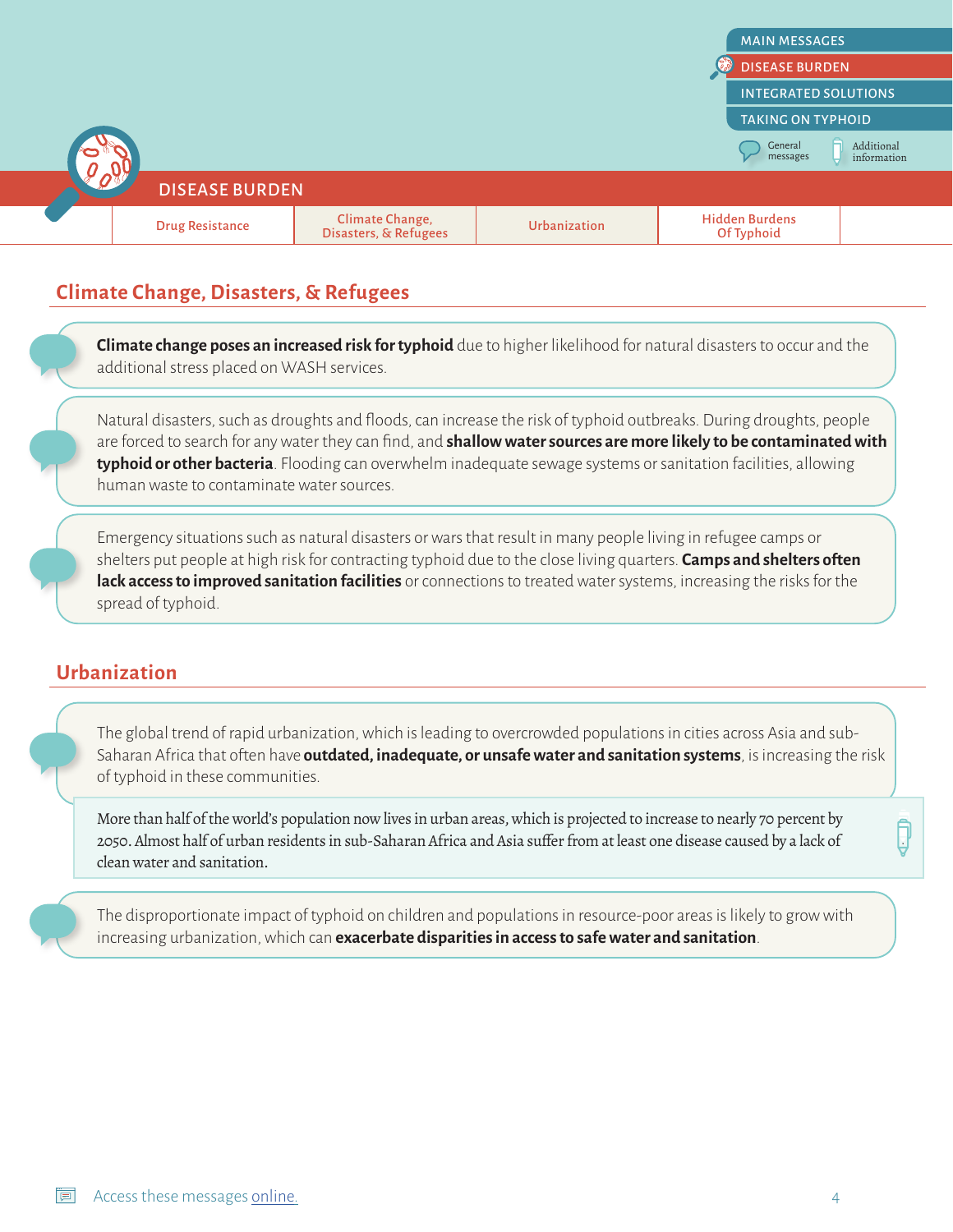

### **Hidden Burdens of Typhoid**

While typhoid kills about one percent of people who contract the disease, **an estimated one-third of cases result in complications**, many of which can be serious or life threatening.

Typhoid complications include a life-threatening tear or perforation of the small intestines, hepatitis, neuropsychiatric dysfunction, and secondary infections of the lungs and heart.

In many low-income countries, it can be **challenging for families to access health facilities**, which can be due to factors such as long distances to clinics or economic considerations of paying for treatment, as well as lost wages from missed work due to the time required to get to a health facility and care for an ill child. Additionally, **access to appropriate antibiotics for typhoid treatment within health facilities can be limited**, particularly if the strain is resistant to one or several classes of antibiotics. **Delays in getting access to appropriate treatment can lead to increased complications of the disease**.

Because typhoid disproportionately impacts school-age children and adolescents, **the disease can greatly disrupt a child's education**, causing rippling effects on families' and communities' economic development and potential.

**Recovery from typhoid is often long, difficult, and can be costly for families.**

In Bangladesh, the cost of a single case of typhoid is typically double what the average family spends on health in a year.

Drug-resistant typhoid, which is spreading globally, forces the use of more expensive treatment options, further burdening families.

Recovery from typhoid can take weeks to months, many times requiring caregivers to miss work to take care of an ill child.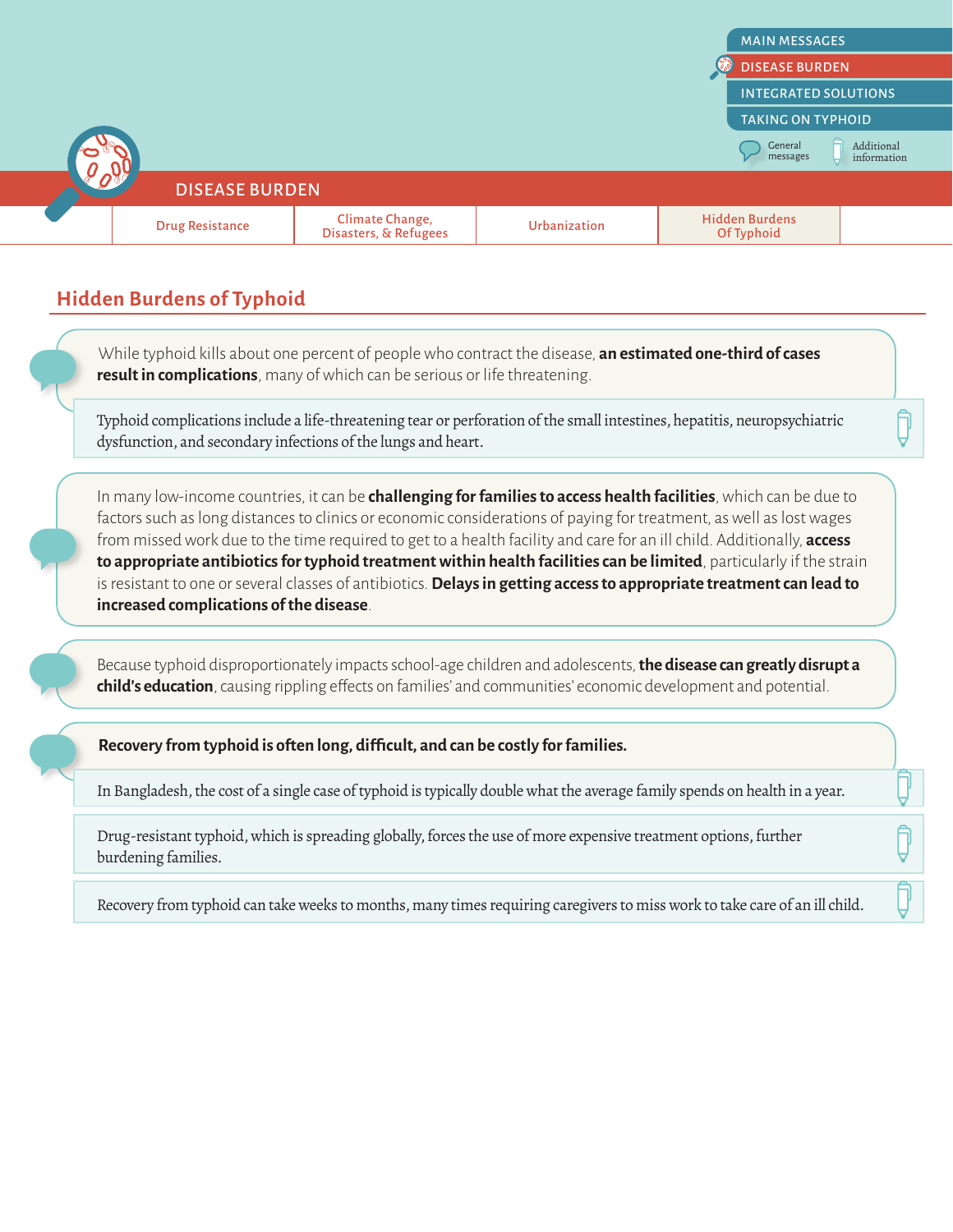<span id="page-5-0"></span>

The best way to take on typhoid is through an integrated prevention and treatment approach including vaccines, improvements in safe WASH, availability of dependable typhoid diagnostics, and appropriate antibiotics.

By integrating typhoid prevention and control interventions in comprehensive policies, we can **maximize impact, reduce costs, and increase efficiency of resources and programming** to take on typhoid.

Typhoid prevention and control solutions can also be integrated into policies that tackle other important childhood diseases, such as **diarrhea, pneumonia, and neglected tropical diseases** when prevention and treatment interventions overlap.

#### **Water, Sanitation, and Hygiene**

**Safe WASH precautions are key to preventing typhoid.** 

Because typhoid is spread via the fecal-oral route, the bacteria can pass to humans through food and water that have been contaminated with fecal matter.

By safely separating waste from water sources used for drinking, cooking, washing, or swimming and **ensuring that water is treated and free of contamination**, we can help prevent the spread of typhoid and many other diseases.

**Proper food handling and hygiene practices**—including handwashing with soap and water, using safe water sources, and boiling or treating food and beverages—play a large role in the prevention of typhoid, which is often spread by contaminated food or beverages.

Contaminated water and passion fruit juice sold in public markets in Uganda caused a large typhoid outbreak in 2015. Water treatment products and education about avoiding untreated beverages were an important part of outbreak control.

Given the significant burden of typhoid among hard-to-reach populations where WASH progress may be slow, the role of **preventive vaccines alongside WASH interventions** becomes even more critical in high-risk areas.

While **improved WASH infrastructure is the ideal long-term solution**, it takes capital investment and long-term implementation. TCVs can have a much more immediate health impact while progress is made with WASH.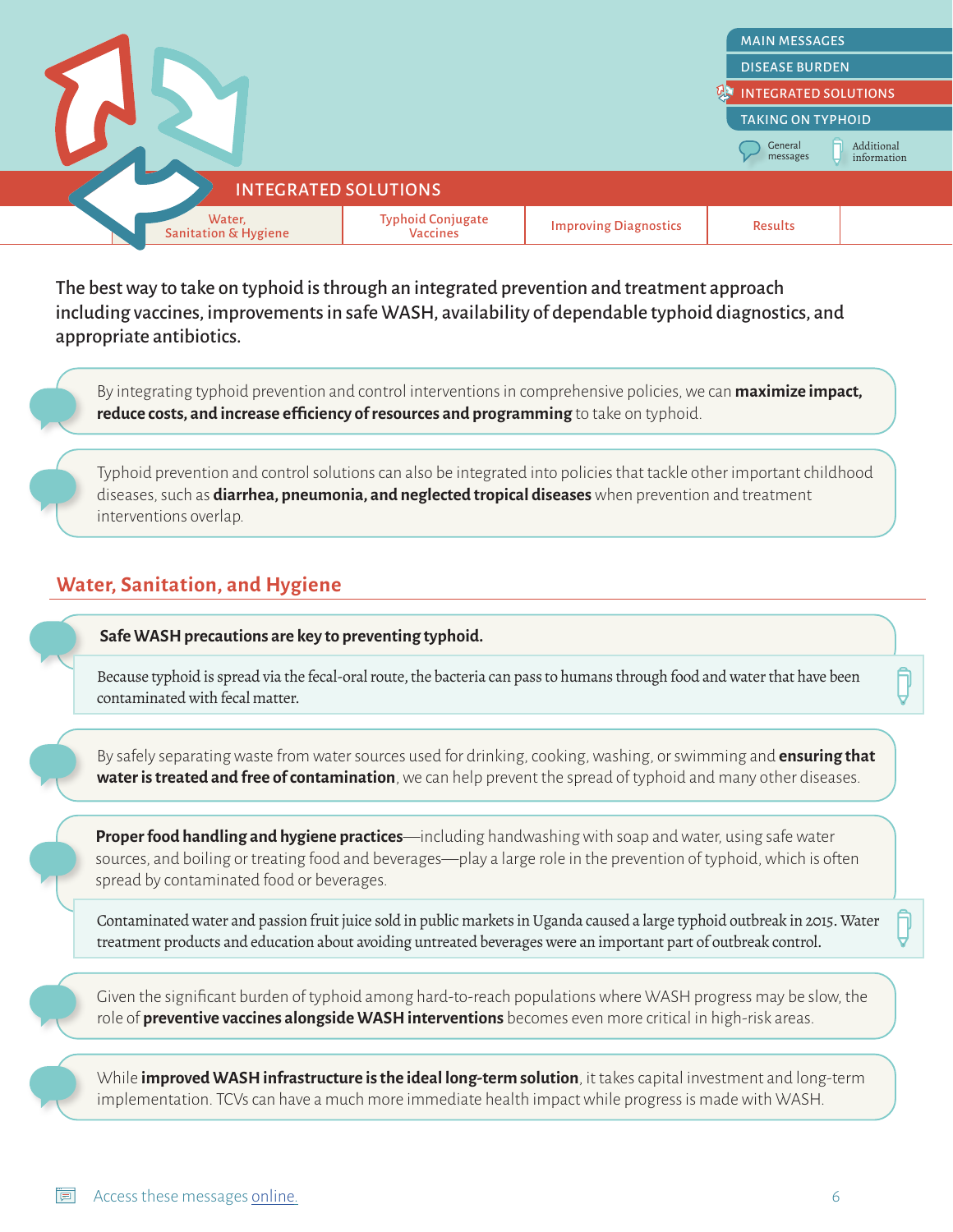

[TAKING ON TYPHOID](#page-10-0)

**General** messages

Additional information



INTEGRATED SOLUTIONS

**Typhoid Conjugate Vaccines**

In 2018, **WHO recommended TCV for use in all typhoid-endemic countries**. TCVs are safe and effective vaccines that overcome many of the shortfalls of the previously available typhoid vaccines. WHO has prequalified two TCVs— Typbar TCV® and TYPHIBEV®— that are eligible for introduction support from Gavi, the Vaccine Alliance.

Results from large Phase 3 efficacy studies conducted in Bangladesh, Malawi, and Nepal show that TCV is safe and efficacious against typhoid in children 9 months and older in both African and Asian settings. These results add additional evidence from typhoid-endemic settings that TCV provides substantial protection against typhoid.

Compared to the previous vaccines, TCVs provide longer-lasting protection, only require one dose, and are suitable for children younger than two years of age, allowing delivery through routine childhood immunization programs.

Pre- and post-licensure clinical trials, post-marketing surveillance, and more than 36 million children vaccinated in introduction campaigns with Typbar TCV have reported no significant safety signals or serious adverse events related to the vaccine.

Typbar TCV can be **safely co-administered** with yellow fever, measles-rubella, and meningococcal A vaccines.

Immunogenicity studies in 9 month and 15 month old children in Burkina Faso found that TCV generated a strong immune response in vaccinated children and did not interfere with the immune response generated by other routine childhood vaccines.

Co-administration with measles-rubella and yellow fever vaccines at 9 months of age and co-administration of measles-rubella and meningococcal A vaccines at 15 months of age was found to be safe.

TCVs are licensed for private use in several countries and are in various stages of planning for **introduction into routine immunization programs** in several countries.

Pakistan began introduction of TCV in Sindh Province in November 2019. In 2021, Punjab Province and Islamabad introduced TCV, bringing the total number of children vaccinated during the campaigns to nearly 30 million. Pakistan will continue with its phased introduction in 2022, when the vaccine will be available nationally for all children at nine months of age.

Liberia and Zimbabwe introduced TCV into their routine childhood immunization programs in 2021. Liberia vaccinated more than 1.5 million children and Zimbabwe aimed to vaccinate more than 6 million children during the introduction campaigns. Nepal introduced TCV into its routine childhood immunization program in 2022 and aimed to vaccinate more than 7.5 million children during its introduction campaign.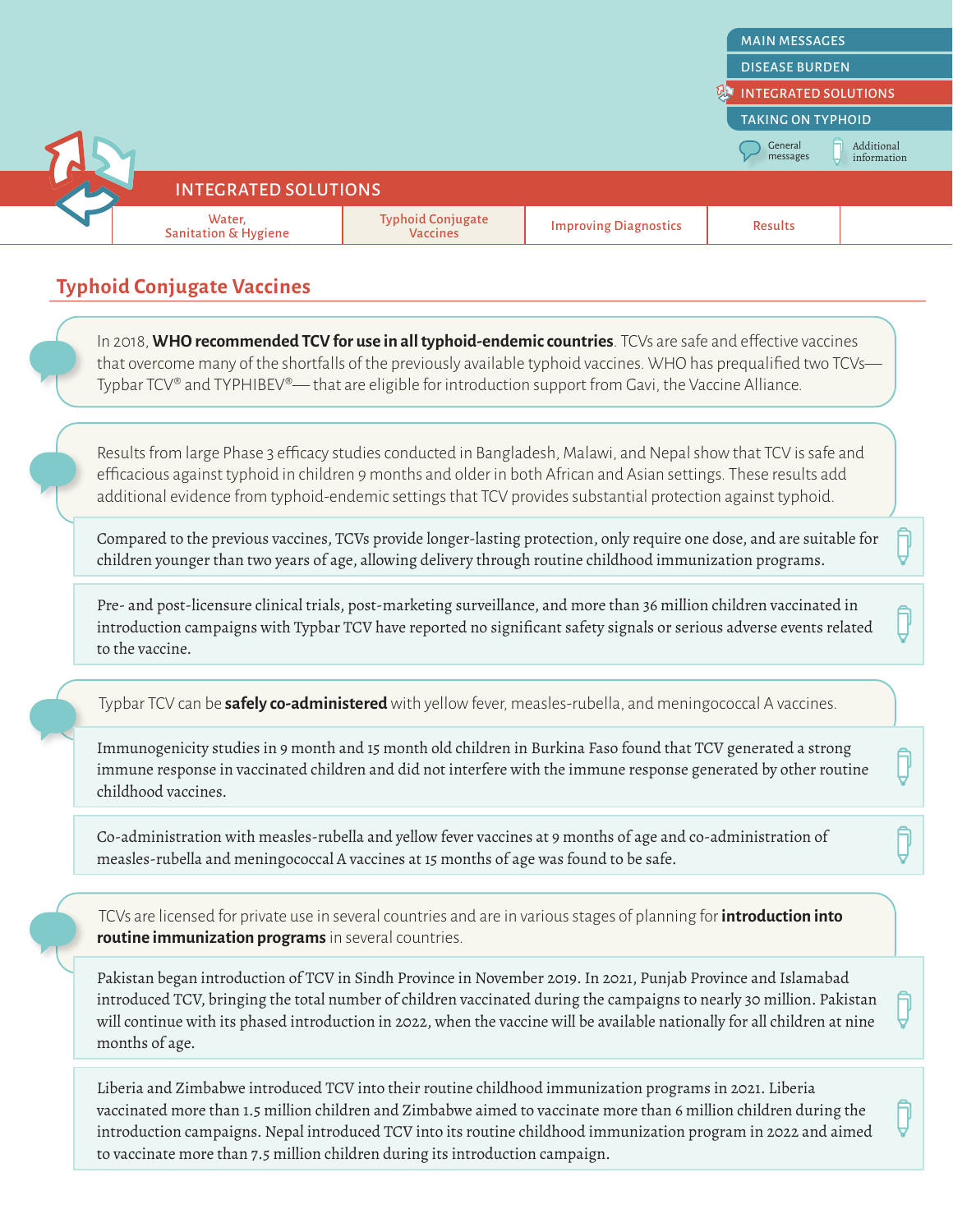Additional information



General messages

INTEGRATED SOLUTIONS

TYPHIBEV was prequalified by WHO in 2020. Nepal introduced TYPHIBEV into its routine immunization program in 2022.

Results from a Phase 2/3 study conducted in India demonstrated that the immune response profile of TYPHIBEV is comparable to Typbar TCV.

**TCV has also been used safely and effectively as part of outbreak response efforts**, both in Pakistan to help control an ongoing XDR typhoid outbreak and in Zimbabwe.

In Hyderabad, Pakistan, TCV was found to be 95% effective against blood-culture confirmed typhoid and 97% effective against XDR typhoid.

Two other typhoid vaccines have been recommended by WHO since 2008, but because they **do not give lasting**  immunity and cannot be given to children younger than two years old, they are not widely used in routine immunization programs.

The older WHO-recommended typhoid vaccines are an oral live attenuated vaccine, Ty21a, and an injectable Vi polysaccharide (ViPS) vaccine. Ty21a is approved for use in children six years of age and older and requires three to four doses. The ViPS vaccine is licensed for children two years of age and older with a booster dose required every two to three years. Studies show these two vaccines to be safe and to protect 50 to 80 percent of recipients.

Neither of these vaccines is routinely used in endemic areas, and uptake is low. The Ty21a vaccine requires numerous doses, and the ViPS vaccine has short-lived protection. Additionally, neither vaccine is approved for use in children younger than two years of age, which limits potential health benefits and prevents inclusion in routine childhood vaccination programs.

#### **Several other TCVs are in various stages of development.**

A recent modeling analysis shows that **TCV is likely cost-effective** in countries with high typhoid incidence, high cost of typhoid treatment, and/or high death rates from typhoid.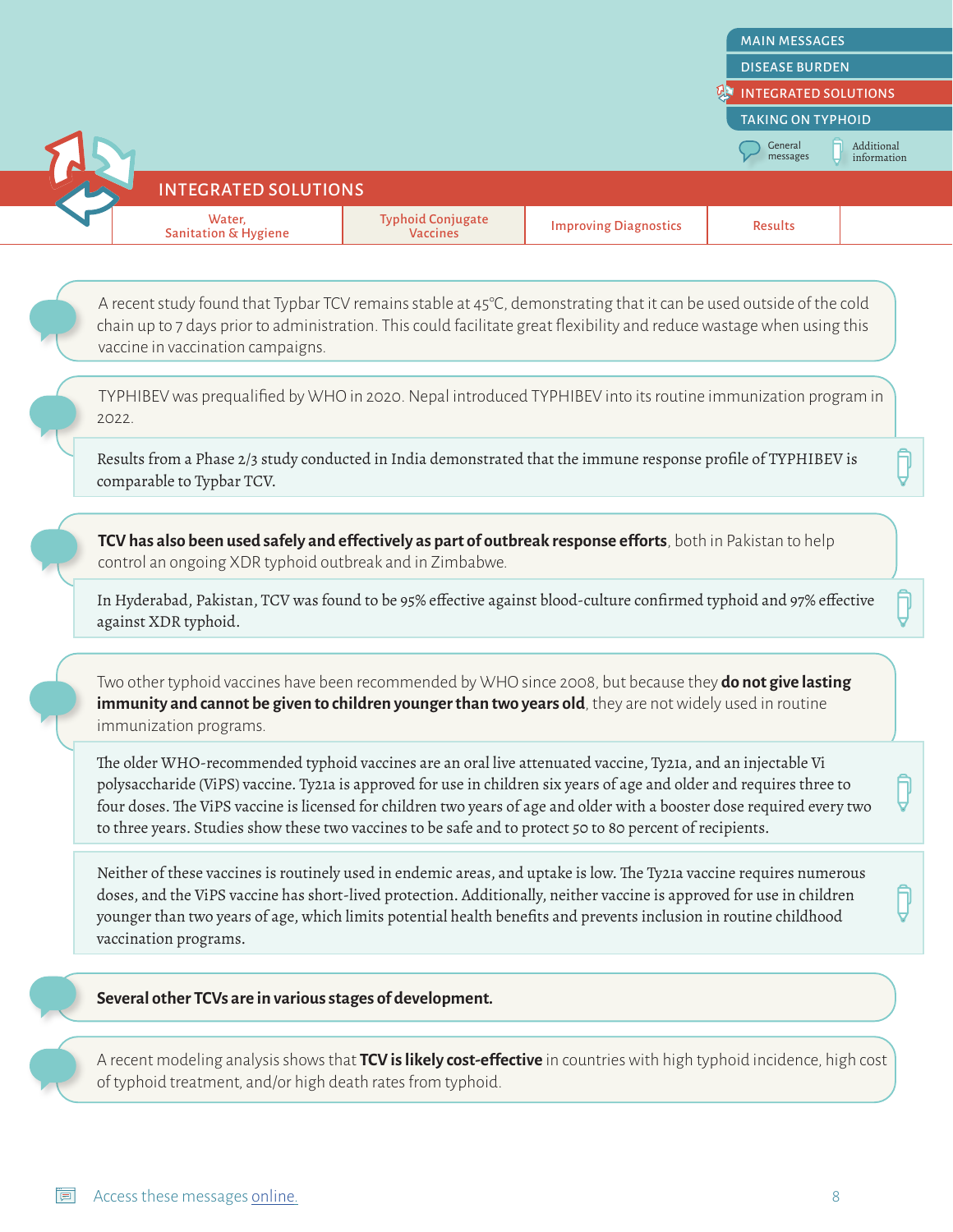**[INTEGRATED SOLUTIONS](#page-5-0)** 

[TAKING ON TYPHOID](#page-10-0)

**General** messages

#### Additional information

INTEGRATED SOLUTIONS

A recent modeling analysis projects that TCV introduction can drastically reduce the number of drug-resistant typhoid cases, deaths, and DALYs.

TCV introduction with catch up campaigns is projected to decrease the proportion of typhoid cases that are drug resistant by 16.1% in Gavi-eligible countries over 10 years.

On average, two-thirds of cases, deaths, and DALYs due to fluroquinolone resistant- and multidrug-resistant typhoid could be averted through TCV introduction.

## **Improving Diagnostics**

Currently, **diagnosing typhoid requires specialized equipment and personnel**. Because of the technical requirements and costs, typhoid diagnosis may not be feasible for many low-resource health facilities.

Blood culture is the laboratory test used to diagnose typhoid, but it has limitations.

Blood cultures correctly identify people with typhoid in only 40 to 60 percent of cases and is greatly influenced by the volume of blood collected, prior administration of antibiotics, and the timing of collection.

In low- and middle-income countries where laboratory testing may be limited, typhoid diagnosis is typically made based upon clinical symptoms. Because typhoid symptoms are common to many other illnesses such as malaria and dengue, **patients are frequently misdiagnosed**.

Difficulties with accurate typhoid diagnostics and appropriate treatment can lead to more serious complications and contribute to drug resistance.

The development of **a more cost-effective rapid diagnostic test is needed** to better characterize the typhoid disease burden and avoid over- and under-diagnosis.

While improved diagnostics and surveillance can help the global and scientific community understand the full burden of typhoid, we already know that typhoid is a significant public health issue and that proven prevention and treatment solutions are available. **By accelerating access to WASH interventions and typhoid vaccines now, we can start saving lives and improving health without having to wait for improved typhoid diagnostics.**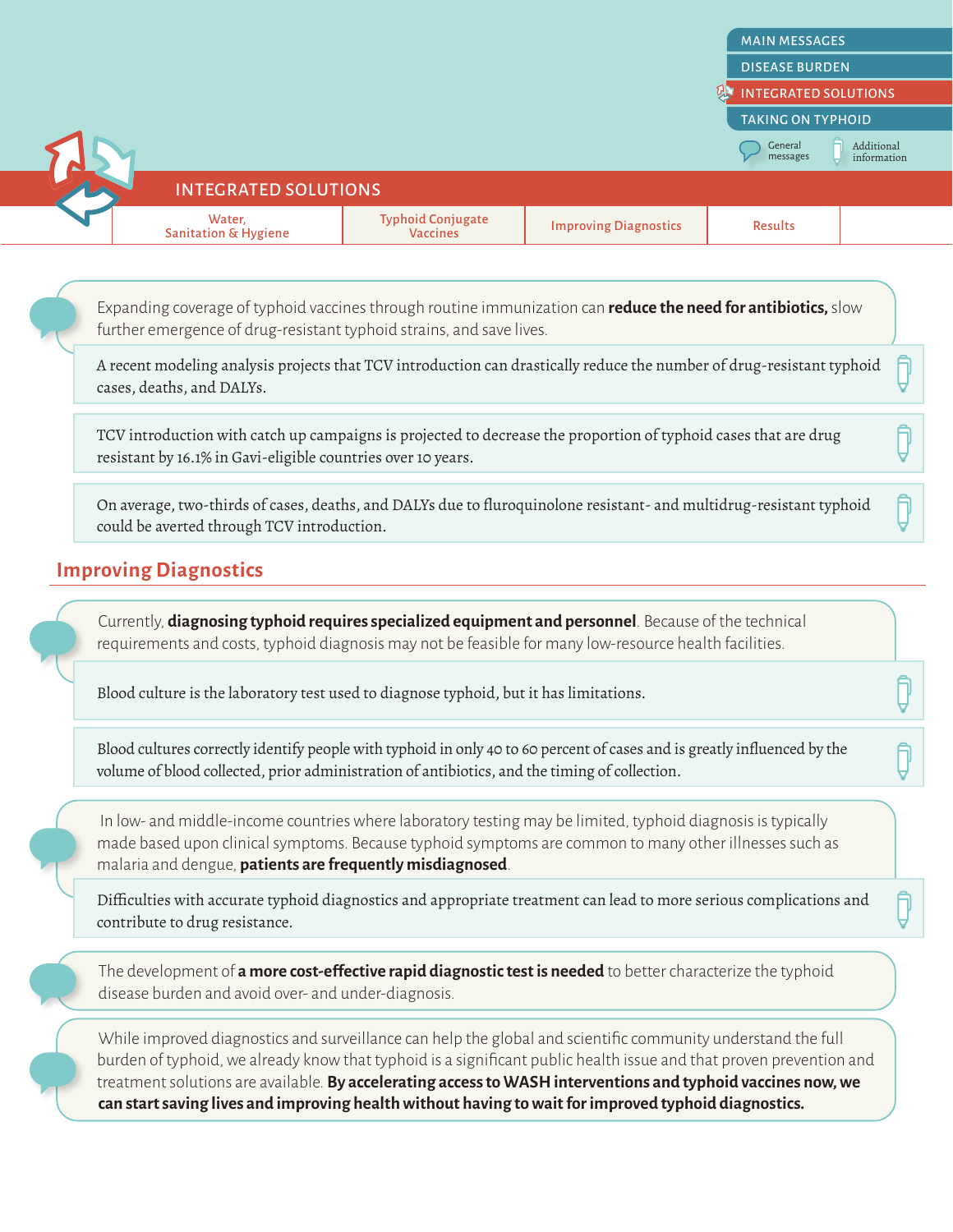

#### **Results**

During the past century, integrated prevention of typhoid (improved hygiene, better sanitation, clean water, and vaccines), and treatment of typhoid, (appropriate antibiotic use and supportive care) have saved millions of lives. However, the **interventions are not reaching those most at risk,** and new challenges are emerging.

We have new cost-effective prevention and treatment interventions at hand to stop this ongoing threat to children's health. **The availability of new TCVs and WASH improvements offers new opportunities to take on typhoid today.**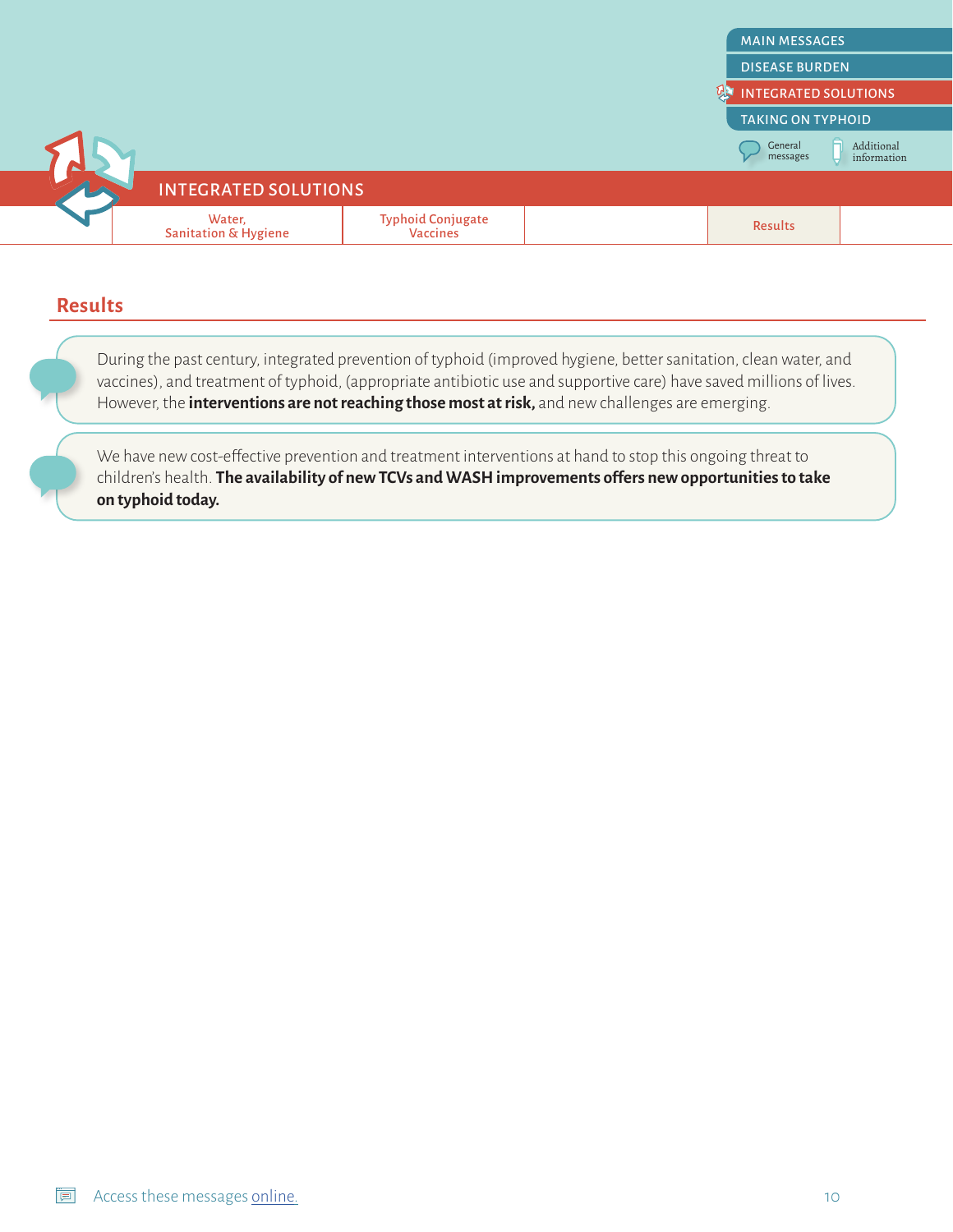<span id="page-10-0"></span>

By raising awareness about integrated typhoid prevention and treatment solutions, mobilizing resources, and accelerating uptake of new solutions such as TCVs, we can take on typhoid together.

With **renewed commitment to taking on typhoid** across the WASH, immunization, diagnostics, and treatment sectors, investments by global donors, and action by country governments, we can continue to reduce death and illness caused by typhoid.

The Typhoid Vaccine Acceleration Consortium (TyVAC) and the Coalition Against Typhoid are already working with countries and other partners to take on typhoid with the best available tools. **Join us to expand our impact!**

#### **Raising Awareness**

**Raising awareness about the public health burden of typhoid can help donors and decision-makers prioritize existing typhoid prevention and treatment interventions,** as well as accelerate the development and uptake of new interventions.

Current trends of drug resistance, climate change, and urbanization increase the risk of typhoid transmission, raising the urgency for prevention through proven interventions such as vaccines and WASH.

By sharing data, policy information, and real-life experiences about the impact of typhoid and the potential for interventions with decision-makers and advocates, we can help **raise the profile of typhoid on policy agendas**.

#### **Mobilizing Resources**

**We can save lives and improve health** by mobilizing policies and financial support to protect children and at-risk populations from typhoid.

Mobilizing country resources to fight typhoid through **country-led policies and programs is the most sustainable way to take on typhoid**. By raising awareness of typhoid disease and proven solutions among decision-makers, we can help garner interest in and funding for country-led typhoid prevention and control projects.